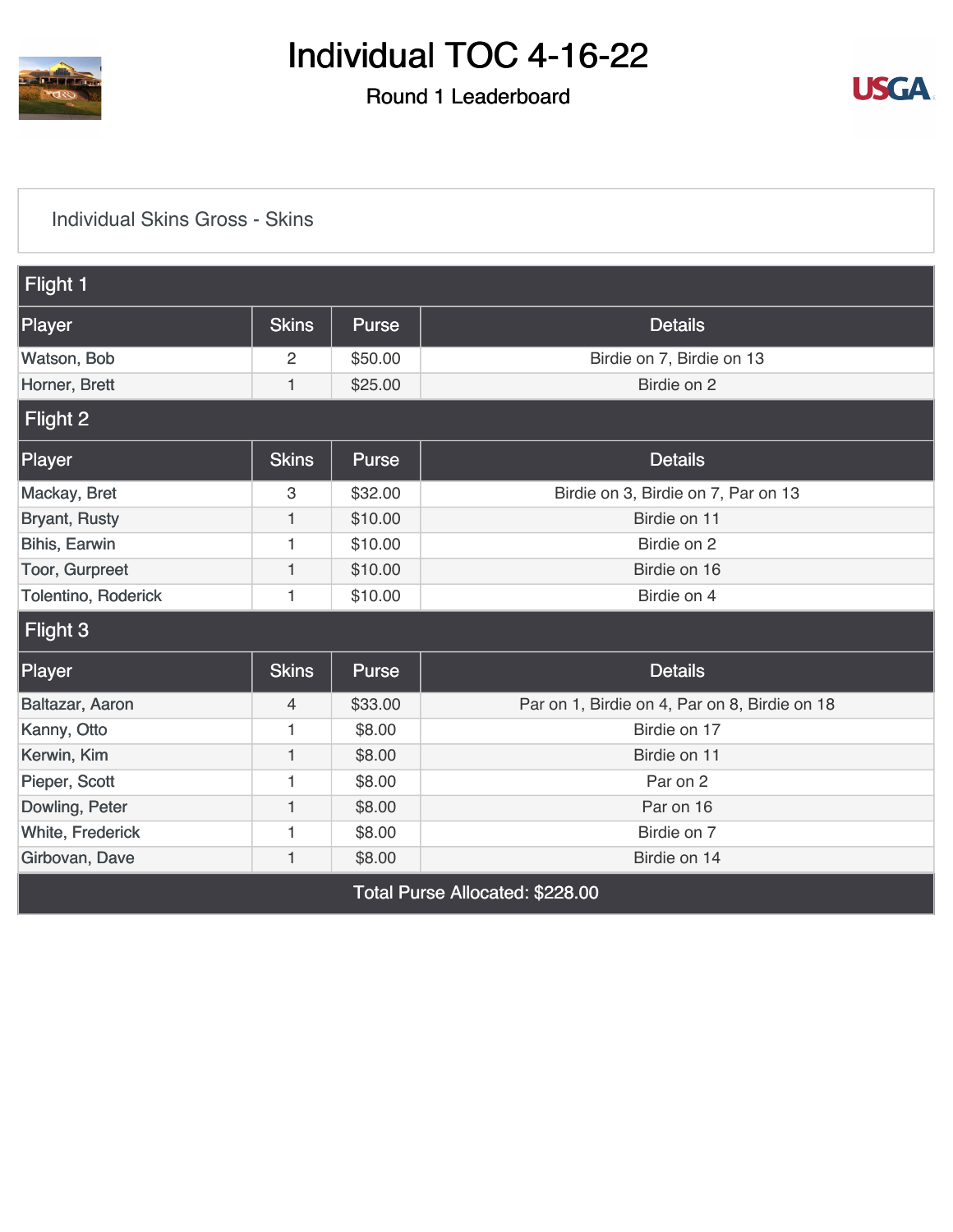



| Flight 1                                                            |                                                                                      |              |   |                |                |                |                |                 |     |                |                 |             |                          |                |                 |                                                 |                |                |                |                |                |                |                     |
|---------------------------------------------------------------------|--------------------------------------------------------------------------------------|--------------|---|----------------|----------------|----------------|----------------|-----------------|-----|----------------|-----------------|-------------|--------------------------|----------------|-----------------|-------------------------------------------------|----------------|----------------|----------------|----------------|----------------|----------------|---------------------|
| Hole                                                                | Par                                                                                  | <b>Score</b> |   |                |                | Won            |                |                 |     |                |                 |             |                          |                |                 | <b>Tie</b>                                      |                |                |                |                |                |                |                     |
| $\mathbf{1}$                                                        | 4                                                                                    | 4            |   |                |                |                |                |                 |     |                |                 |             |                          |                |                 | Horner, Brett, McCarthy, John and 3 other       |                |                |                |                |                |                |                     |
| 2                                                                   | 4                                                                                    | 3            |   |                | Horner, Brett  |                |                |                 |     |                |                 |             |                          |                |                 |                                                 |                |                |                |                |                |                |                     |
| 3                                                                   | 4                                                                                    | 3            |   |                |                |                |                |                 |     |                |                 |             |                          |                |                 | Torres, Andrew, Winters, Eli and 1 other        |                |                |                |                |                |                |                     |
| 4                                                                   | 5                                                                                    | 4            |   |                |                |                |                |                 |     |                |                 |             |                          |                |                 | McCarthy, John, Tormey, Christopher and 3 other |                |                |                |                |                |                |                     |
| 5                                                                   | 3                                                                                    | 3            |   |                |                |                |                |                 |     |                |                 |             |                          |                |                 | Busch, Bradley, McCarthy, John and 1 other      |                |                |                |                |                |                |                     |
| 6                                                                   | 4                                                                                    | 4            |   |                |                |                |                |                 |     |                |                 |             |                          |                |                 | Busch, Bradley, Horner, Brett and 6 other       |                |                |                |                |                |                |                     |
| 7                                                                   | 3                                                                                    | $\mathbf{2}$ |   |                | Watson, Bob    |                |                |                 |     |                |                 |             |                          |                |                 |                                                 |                |                |                |                |                |                |                     |
| 8                                                                   | 4                                                                                    | 4            |   |                |                |                |                |                 |     |                |                 |             |                          |                |                 | Horner, Brett, McCarthy, John and 3 other       |                |                |                |                |                |                |                     |
| 9                                                                   | 5                                                                                    | 4            |   |                |                |                |                |                 |     |                |                 |             |                          |                |                 | Tormey, Christopher, Winters, Eli and 1 other   |                |                |                |                |                |                |                     |
| 10                                                                  | 4                                                                                    | 4            |   |                |                |                |                |                 |     |                |                 |             |                          |                |                 | Busch, Bradley, Tormey, Christopher and 5 other |                |                |                |                |                |                |                     |
| 11                                                                  | 3                                                                                    | 3            |   |                |                |                |                |                 |     |                |                 |             |                          |                |                 | Busch, Bradley, Horner, Brett and 3 other       |                |                |                |                |                |                |                     |
| 12                                                                  | 5                                                                                    | 4            |   |                |                |                |                |                 |     |                |                 |             |                          |                |                 | McCarthy, John, Tormey, Declan and 2 other      |                |                |                |                |                |                |                     |
| 13                                                                  | 4                                                                                    | 3            |   |                | Watson, Bob    |                |                |                 |     |                |                 |             |                          |                |                 |                                                 |                |                |                |                |                |                |                     |
| 14                                                                  | 5                                                                                    | 5            |   |                |                |                |                |                 |     |                |                 |             |                          |                |                 | Busch, Bradley, Tormey, Christopher and 1 other |                |                |                |                |                |                |                     |
| 15                                                                  | 3                                                                                    | 3            |   |                |                |                |                |                 |     |                |                 |             |                          |                |                 | Busch, Bradley, McCarthy, John and 4 other      |                |                |                |                |                |                |                     |
| 16                                                                  | 4                                                                                    | 4            |   |                |                |                |                |                 |     |                |                 |             |                          |                |                 | Busch, Bradley, Horner, Brett and 5 other       |                |                |                |                |                |                |                     |
| 17                                                                  | 3                                                                                    | 3            |   |                |                |                |                |                 |     |                |                 |             |                          |                |                 | Busch, Bradley, Horner, Brett and 4 other       |                |                |                |                |                |                |                     |
| 18                                                                  | 5                                                                                    | 4            |   |                |                |                |                |                 |     |                |                 |             |                          |                |                 | Busch, Bradley and Winters, Eli                 |                |                |                |                |                |                |                     |
| <b>Flight 1</b>                                                     |                                                                                      |              |   |                |                |                |                |                 |     |                |                 |             |                          |                |                 |                                                 |                |                |                |                |                |                |                     |
|                                                                     |                                                                                      |              | 1 | $\overline{c}$ | 3              | $\overline{4}$ | $\sqrt{5}$     | $6\phantom{1}6$ | 7   | $\bf 8$        | 9               | Out         | 10                       | 11             | 12              | 13                                              | 14             | 15             | 16             | 17             | 18             | $\ln$          | <b>Total</b>        |
| Watson, Bob                                                         |                                                                                      |              | 5 | 4              | $\sqrt{5}$     | $\overline{4}$ | $\overline{4}$ | $\sqrt{5}$      | (2) | $\mathbf 5$    | $\mathbf 5$     | 1           | 4                        | 5              | $\overline{4}$  | (3)                                             | $\mathbf 5$    | $\mathbf{3}$   | 4              | 3              | 5              | $\mathbf{1}$   | $\overline{c}$      |
| Horner, Brett                                                       |                                                                                      |              | 4 | $\sqrt{3}$     | 4              | $\,6\,$        | $\overline{4}$ | 4               | 3   | $\overline{4}$ | 6               | 1           | 5                        | З              | 5               | 4                                               | 9              | $\overline{4}$ | 4              | 3              | $\overline{7}$ | 0              | 1                   |
| McCarthy, John                                                      |                                                                                      |              | 4 | 6              | 4              | 4              | 3              | $\overline{4}$  | 3   | 4              | $6\phantom{1}6$ | 0           | $\,6$                    | $\overline{4}$ | $\overline{4}$  | 4                                               | 6              | 3              | 5              | $\overline{4}$ | 5              | 0              | $\mathbf 0$         |
|                                                                     | Winters, Eli<br>5<br>5<br>$\ensuremath{\mathsf{3}}$<br>5<br>3                        |              |   |                |                |                |                | $\overline{4}$  | 3   | 4              | $\overline{4}$  | 0           | $\overline{\mathcal{L}}$ | $\overline{4}$ | $6\phantom{1}6$ | 5                                               | $\overline{7}$ | $\overline{4}$ | 5              | З              | $\overline{4}$ | $\mathbf 0$    | 0                   |
| Torres, Andrew<br>$\ensuremath{\mathsf{3}}$<br>4<br>4               |                                                                                      |              |   |                |                |                | $\overline{4}$ | $\overline{4}$  | 3   | 5              | 5               | $\mathbf 0$ | $\overline{4}$           | 3              | 5               | 4                                               | $\overline{7}$ | 3              | 5              | 3              | 5              | 0              | $\mathbf 0$         |
| Torres, Ferodie<br>4<br>$\overline{4}$<br>$\sqrt{5}$<br>$\mathbf 5$ |                                                                                      |              |   |                |                |                | $\overline{4}$ | $\overline{7}$  | 5   | $\overline{4}$ | $\overline{7}$  | $\mathbf 0$ | $\overline{7}$           | $\overline{4}$ | $\overline{4}$  | 5                                               | $\overline{7}$ | $\overline{4}$ | $\overline{4}$ | 3              | 5              | $\overline{0}$ | $\mathsf{O}\xspace$ |
|                                                                     | Zurawik, Robert<br>$\overline{4}$<br>4<br>4<br>3<br>$\overline{4}$<br>$\overline{4}$ |              |   |                |                |                |                |                 | 3   | $\overline{4}$ | $\overline{4}$  | $\mathbf 0$ | 4                        | З              | 5               | $\overline{7}$                                  | $\overline{7}$ | 3              | $\overline{4}$ | $\overline{4}$ | 5              | 0              | $\mathbf 0$         |
| Tormey, Christopher                                                 |                                                                                      |              | 5 | 5              | 4              | 4              | $\overline{4}$ | $\overline{4}$  | 3   | 5              | $\overline{4}$  | 0           | $\overline{4}$           | З              | $6\phantom{1}6$ | 5                                               | 5              | 3              | $\overline{4}$ | $\overline{4}$ | 5              | 0              | $\mathsf{O}\xspace$ |
| Tormey, Declan                                                      |                                                                                      |              | 5 | 5              | $\sqrt{5}$     | 5              | $\overline{4}$ | $\overline{4}$  | 3   | 5              | $\sqrt{6}$      | $\mathbf 0$ | $\overline{4}$           | $\overline{4}$ | $\overline{4}$  | 5                                               | 8              | $\overline{4}$ | $\overline{4}$ | $\overline{4}$ | 5              | 0              | $\mathsf{O}\xspace$ |
| <b>Busch, Bradley</b>                                               |                                                                                      |              | 5 | 4              | $\overline{4}$ | $\,6\,$        | 3              | 4               | 5   | 5              | $\,6\,$         | $\mathbf 0$ | 4                        | 3              | 5               | $\overline{7}$                                  | 5              | 3              | $\overline{4}$ | 3              | $\overline{4}$ | $\overline{0}$ | $\mathbf 0$         |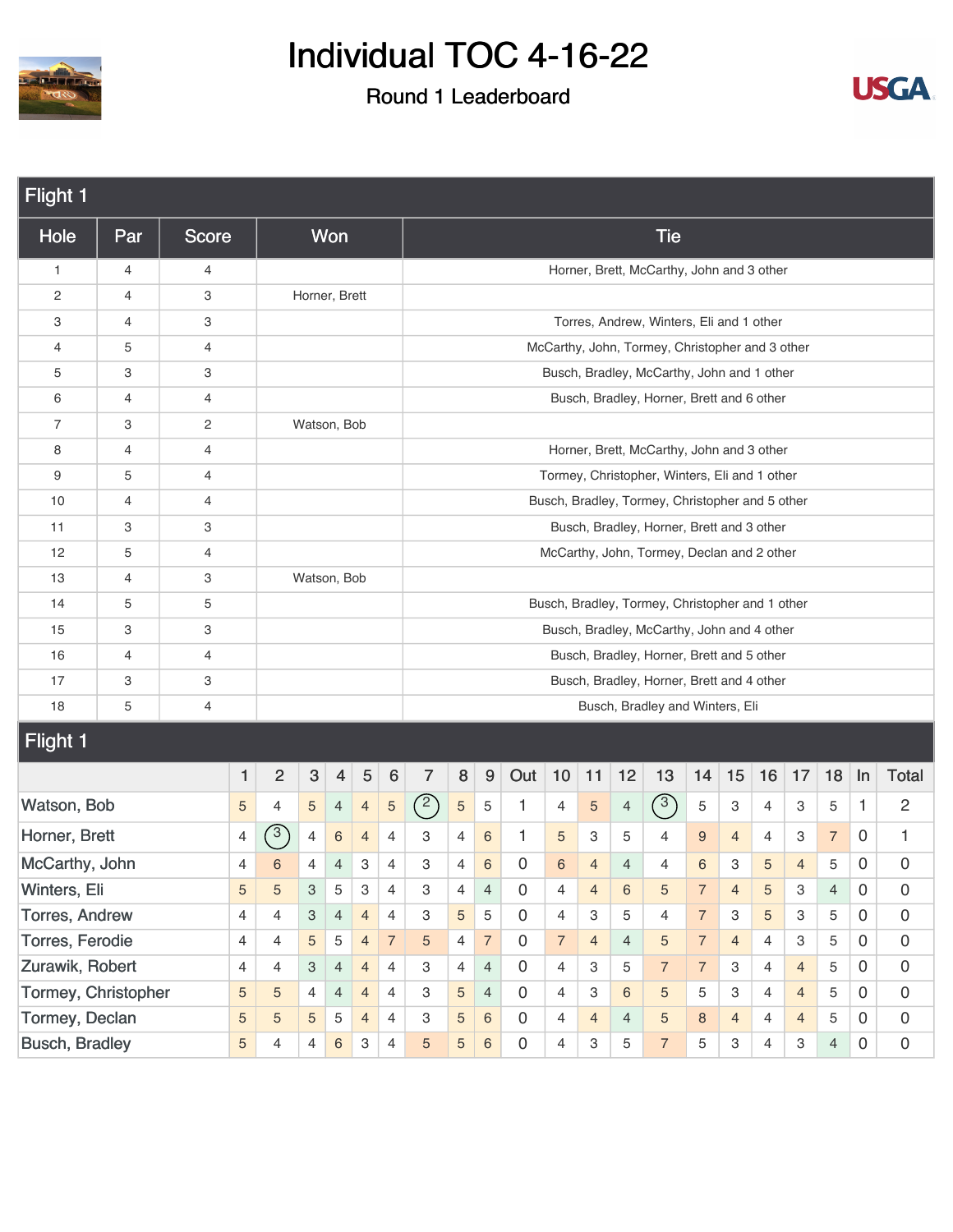



| <b>Flight 2</b>            |                |                         |                |                |                                                                         |                     |                |                |                |                |                |                |                |                |                |                |                |                |                                              |                |                |                |                     |
|----------------------------|----------------|-------------------------|----------------|----------------|-------------------------------------------------------------------------|---------------------|----------------|----------------|----------------|----------------|----------------|----------------|----------------|----------------|----------------|----------------|----------------|----------------|----------------------------------------------|----------------|----------------|----------------|---------------------|
| <b>Hole</b>                | Par            | <b>Score</b>            |                |                |                                                                         |                     | Won            |                |                |                |                |                |                |                |                |                | <b>Tie</b>     |                |                                              |                |                |                |                     |
| 1                          | 4              | 4                       |                |                |                                                                         |                     |                |                |                |                |                |                |                |                |                |                |                |                | Bihis, Earwin, Cerino, Michael and 2 other   |                |                |                |                     |
| $\overline{c}$             | $\overline{4}$ | 3                       |                |                |                                                                         | Bihis, Earwin       |                |                |                |                |                |                |                |                |                |                |                |                |                                              |                |                |                |                     |
| 3                          | 4              | 3                       |                |                |                                                                         | Mackay, Bret        |                |                |                |                |                |                |                |                |                |                |                |                |                                              |                |                |                |                     |
| 4                          | 5              | $\overline{4}$          |                |                |                                                                         | Tolentino, Roderick |                |                |                |                |                |                |                |                |                |                |                |                |                                              |                |                |                |                     |
| 5                          | 3              | 3                       |                |                |                                                                         |                     |                |                |                |                |                |                |                |                |                |                |                |                | Bihis, Earwin, Cerino, Michael and 2 other   |                |                |                |                     |
| 6                          | 4              | $\overline{4}$          |                |                |                                                                         |                     |                |                |                |                |                |                |                |                |                |                |                |                | Cerino, Michael, Effland, Marvin and 3 other |                |                |                |                     |
| 7                          | 3              | $\overline{\mathbf{c}}$ |                |                |                                                                         | Mackay, Bret        |                |                |                |                |                |                |                |                |                |                |                |                |                                              |                |                |                |                     |
| 8                          | 4              | $\overline{4}$          |                |                |                                                                         |                     |                |                |                |                |                |                |                |                |                |                |                |                | Gordon, Darryl and Toor, Gurpreet            |                |                |                |                     |
| 9                          | 5              | $\overline{4}$          |                |                |                                                                         |                     |                |                |                |                |                |                |                |                |                |                |                |                | Mackay, Bret and Toor, Gurpreet              |                |                |                |                     |
| 10                         | $\overline{4}$ | $\overline{4}$          |                |                |                                                                         |                     |                |                |                |                |                |                |                |                |                |                |                |                | Bihis, Earwin, Bryant, Rusty and 4 other     |                |                |                |                     |
| 11                         | 3              | 2                       |                |                |                                                                         | Bryant, Rusty       |                |                |                |                |                |                |                |                |                |                |                |                |                                              |                |                |                |                     |
| 12                         | 5              | 5                       |                |                |                                                                         |                     |                |                |                |                |                |                |                |                |                |                |                |                | Bryant, Rusty, Cerino, Michael and 3 other   |                |                |                |                     |
| 13                         | 4              | $\overline{4}$          |                |                |                                                                         | Mackay, Bret        |                |                |                |                |                |                |                |                |                |                |                |                |                                              |                |                |                |                     |
| 14                         | 5              | 5                       |                |                |                                                                         |                     |                |                |                |                |                |                |                |                |                |                |                |                | Bryant, Rusty, Effland, Marvin and 2 other   |                |                |                |                     |
| 15                         | 3              | 3                       |                |                |                                                                         |                     |                |                |                |                |                |                |                |                |                |                |                |                | Bryant, Rusty, Gordon, Darryl and 2 other    |                |                |                |                     |
| 16                         | 4              | 3                       |                |                |                                                                         | Toor, Gurpreet      |                |                |                |                |                |                |                |                |                |                |                |                |                                              |                |                |                |                     |
| 17                         | 3              | 3                       |                |                |                                                                         |                     |                |                |                |                |                |                |                |                |                |                |                |                | Bihis, Earwin and Gordon, Darryl             |                |                |                |                     |
| 18                         | 5              | 5                       |                |                |                                                                         |                     |                |                |                |                |                |                |                |                |                |                |                |                | Bihis, Earwin, Cerino, Michael and 2 other   |                |                |                |                     |
| Flight 2                   |                |                         |                |                |                                                                         |                     |                |                |                |                |                |                |                |                |                |                |                |                |                                              |                |                |                |                     |
|                            |                |                         | 1              | $\overline{2}$ | 3                                                                       | 4                   | 5              | $6\phantom{1}$ | $\overline{7}$ | 8              | 9              | Out            | 10             | 11             | 12             | 13             | 14             | 15             | 16                                           | 17             | 18             | In             | <b>Total</b>        |
| Mackay, Bret               |                |                         | 5              | $\sqrt{5}$     | $\left( \begin{matrix} 3 \end{matrix} \right)$                          | $\,6\,$             | $\overline{4}$ | 5              | (2)            | $\sqrt{5}$     | $\overline{4}$ | $\overline{c}$ | 4              | 3              | $\overline{7}$ | $\sqrt{4}$     | $\overline{7}$ | 3              | 5                                            | $\overline{4}$ | 5              | 1              | 3                   |
| <b>Bryant, Rusty</b>       |                |                         | 5              | 4              | 4                                                                       | $6\,$               | 5              | 5              | 3              | 5              | $\,6\,$        | 0              | $\overline{4}$ | $\binom{2}{ }$ | 5              | $\sqrt{5}$     | 5              | 3              | 4                                            | $\overline{4}$ | $\overline{7}$ | 1              | 1                   |
| Bihis, Earwin              |                |                         | 4              | $\sqrt{3}$     | 4                                                                       | $\,$ 6 $\,$         | 3              | $\overline{7}$ | 3              | 5              | $\mathbf 5$    | $\mathbf{1}$   | 4              | 5              | 6              | 6              | 8              | $\,6$          | 5                                            | 3              | 5              | 0              | 1                   |
| <b>Toor, Gurpreet</b>      |                |                         | $\sqrt{5}$     | $\,6\,$        | 4                                                                       | $\,6\,$             | $\,3$          | $\sqrt{5}$     | 3              | $\overline{4}$ | $\overline{4}$ | 0              | $\sqrt{5}$     | 3              | 5              | $\,6\,$        | $\,6\,$        | $\overline{4}$ | (3)                                          | $\overline{4}$ | $\,6\,$        | 1              | 1                   |
| <b>Tolentino, Roderick</b> |                |                         | $\overline{4}$ | $\,6\,$        | $\binom{4}{}$<br>$\mathbf{3}$<br>5<br>5<br>$\sqrt{5}$<br>$\overline{4}$ |                     |                |                |                |                |                | 1              | $\overline{4}$ | $\overline{4}$ | 5              | $\overline{5}$ | $6\phantom{a}$ | $\sqrt{5}$     | $\,6\,$                                      | $\,6\,$        | $\overline{7}$ | $\mathbf 0$    | 1                   |
| Thompson, Jeff             |                | $\,6\,$                 | $\overline{7}$ | $\overline{7}$ | $\overline{4}$                                                          | $\overline{4}$      | $\overline{4}$ | $\,6\,$        | 5              | $\mathbf 0$    | 4              | З              | 5              | $\overline{7}$ | 5              | 5              | 4              | $\overline{4}$ | $6\phantom{a}$                               | $\overline{0}$ | $\mathsf 0$    |                |                     |
| Cerino, Michael            |                |                         | $\overline{4}$ | 4              | 5                                                                       | 5                   | 3              | 4              | 3              | $\sqrt{5}$     | $\,8\,$        | $\mathsf{O}$   | 4              | $\overline{4}$ | 5              | 5              | 6              | $\overline{4}$ | 5                                            | $\overline{4}$ | $\,$ 5 $\,$    | 0              | $\mathbf 0$         |
| Holmes, Craig              |                |                         | 5              | 4              | 5                                                                       | 5                   | $\overline{4}$ | $\overline{4}$ | З              | 5              | 9              | $\mathbf 0$    | 5              | $\overline{4}$ | $\overline{7}$ | 5              | 5              | 3              | $\overline{7}$                               | $\overline{4}$ | 8              | 0              | $\mathsf{O}\xspace$ |
| Effland, Marvin            |                |                         | 5              | 5              | 5                                                                       | $\,6\,$             | 5              | $\overline{4}$ | 5              | $\sqrt{5}$     | $\,6\,$        | $\mathbf 0$    | $\,6\,$        | 3              | $\,$ 6 $\,$    | 5              | 5              | 5              | 4                                            | $\overline{4}$ | $\overline{5}$ | $\overline{0}$ | $\mathsf{O}\xspace$ |
| Gordon, Darryl             |                |                         | 4              | 5              | 5                                                                       | 5                   | $\overline{4}$ | $\overline{4}$ | 3              | $\overline{4}$ | $\mathbf 5$    | 0              | 5              | 3              | $\,6\,$        | 5              | $6\phantom{a}$ | 3              | 5                                            | $\mathbf 3$    | $6\phantom{a}$ | $\mathbf 0$    | $\mathbf 0$         |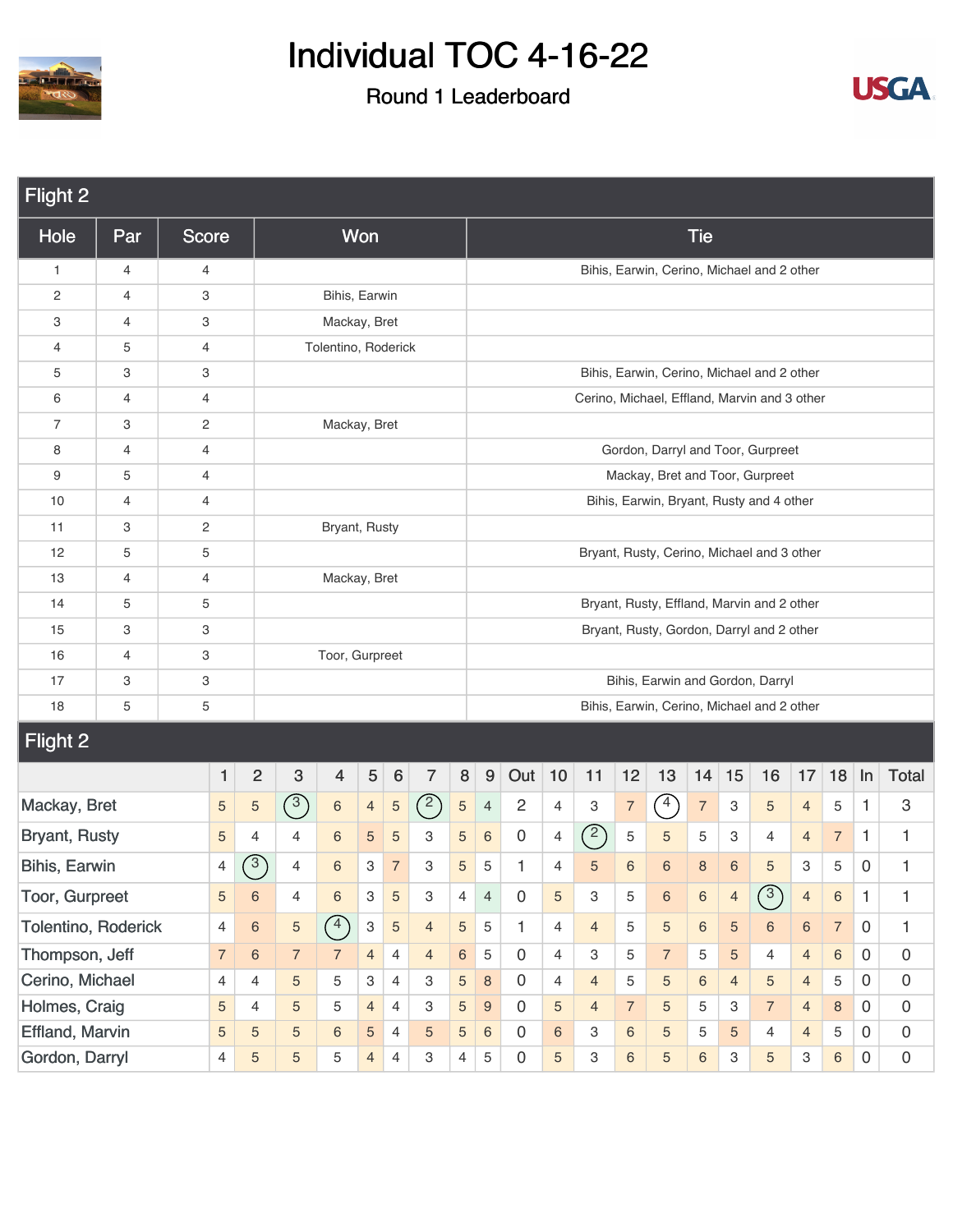

### Round 1 Leaderboard



| Flight 3         |                         |  |                |                                 |                |                  |                |                          |                       |                   |                  |                     |                |                |                |                |                |                           |                                       |                                           |                |              |                     |
|------------------|-------------------------|--|----------------|---------------------------------|----------------|------------------|----------------|--------------------------|-----------------------|-------------------|------------------|---------------------|----------------|----------------|----------------|----------------|----------------|---------------------------|---------------------------------------|-------------------------------------------|----------------|--------------|---------------------|
| Hole             | Par                     |  | <b>Score</b>   |                                 |                |                  |                | Won                      |                       |                   |                  |                     |                |                |                |                | <b>Tie</b>     |                           |                                       |                                           |                |              |                     |
| $\mathbf{1}$     | 4                       |  | 4              |                                 |                |                  |                | Baltazar, Aaron          |                       |                   |                  |                     |                |                |                |                |                |                           |                                       |                                           |                |              |                     |
| $\overline{c}$   | 4                       |  | 4              |                                 |                |                  |                | Pieper, Scott            |                       |                   |                  |                     |                |                |                |                |                |                           |                                       |                                           |                |              |                     |
| 3                | 4                       |  | 4              |                                 |                |                  |                |                          |                       |                   |                  |                     |                |                |                |                |                |                           |                                       | Dowling, Peter, Harmon, Ron and 5 other   |                |              |                     |
| $\overline{4}$   | 5                       |  | 4              |                                 |                |                  |                | Baltazar, Aaron          |                       |                   |                  |                     |                |                |                |                |                |                           |                                       |                                           |                |              |                     |
| 5                | 3                       |  | 4              |                                 |                |                  |                |                          |                       |                   |                  |                     |                |                |                |                |                |                           |                                       | Baltazar, Aaron, Brooks, Dave and 8 other |                |              |                     |
| 6                | 4                       |  | 4              |                                 |                |                  |                |                          |                       |                   |                  |                     |                |                |                |                |                |                           |                                       | Baltazar, Aaron, Brooks, Dave and 2 other |                |              |                     |
| $\overline{7}$   | 3                       |  | $\overline{c}$ |                                 |                |                  |                | White, Frederick         |                       |                   |                  |                     |                |                |                |                |                |                           |                                       |                                           |                |              |                     |
| 8                | 4                       |  | 4              |                                 |                |                  |                | Baltazar, Aaron          |                       |                   |                  |                     |                |                |                |                |                |                           |                                       |                                           |                |              |                     |
| 9                | 5                       |  | 5              |                                 |                |                  |                |                          |                       |                   |                  |                     |                |                |                |                |                |                           |                                       | Brooks, Dave, Dowling, Peter and 1 other  |                |              |                     |
| 10               | 4                       |  | 4              |                                 |                |                  |                |                          |                       |                   |                  |                     |                |                |                |                |                |                           |                                       | Baltazar, Aaron, Brooks, Dave and 1 other |                |              |                     |
| 11               | 3                       |  | 2              |                                 |                |                  |                | Kerwin, Kim              |                       |                   |                  |                     |                |                |                |                |                |                           |                                       |                                           |                |              |                     |
| 12               | 5                       |  | 5              |                                 |                |                  |                |                          |                       |                   |                  |                     |                |                |                |                |                |                           | Brooks, Dave, Kerwin, Kim and 1 other |                                           |                |              |                     |
| 13               | 4                       |  | 5              |                                 |                |                  |                |                          |                       |                   |                  |                     |                |                |                |                |                |                           |                                       | Brooks, Dave, Dowling, Peter and 5 other  |                |              |                     |
| 14               | 5                       |  | 4              |                                 |                |                  |                | Girbovan, Dave           |                       |                   |                  |                     |                |                |                |                |                |                           |                                       |                                           |                |              |                     |
| 15               | 3                       |  | 3              |                                 |                |                  |                |                          |                       |                   |                  |                     |                |                |                |                |                |                           | Girbovan, Dave and Kerwin, Kim        |                                           |                |              |                     |
| 16               | 4                       |  | 4              |                                 |                |                  |                | Dowling, Peter           |                       |                   |                  |                     |                |                |                |                |                |                           |                                       |                                           |                |              |                     |
| 17               | 3                       |  | $\overline{c}$ |                                 |                |                  |                | Kanny, Otto              |                       |                   |                  |                     |                |                |                |                |                |                           |                                       |                                           |                |              |                     |
| 18               | 5                       |  | 4              |                                 |                |                  |                | Baltazar, Aaron          |                       |                   |                  |                     |                |                |                |                |                |                           |                                       |                                           |                |              |                     |
| Flight 3         |                         |  |                |                                 |                |                  |                |                          |                       |                   |                  |                     |                |                |                |                |                |                           |                                       |                                           |                |              |                     |
|                  |                         |  | 1              | $\overline{2}$                  | $\sqrt{3}$     | $\overline{4}$   | $\sqrt{5}$     | $6\phantom{1}6$          | $\overline{7}$        | 8                 | $\boldsymbol{9}$ | Out                 | 10             | 11             | 12             | 13             | 14             | 15                        | 16                                    | 17                                        | 18             | In           | Total               |
| Baltazar, Aaron  |                         |  | $\sqrt{4}$     | 5                               | $\overline{5}$ | (4)              | $\overline{4}$ | $\overline{4}$           | 3                     | $\curvearrowleft$ | $\overline{7}$   | 3                   | $\overline{4}$ | 3              | $\overline{7}$ | $6\phantom{1}$ | $\sqrt{7}$     | $\sqrt{5}$                | $\overline{5}$                        | $\sqrt{5}$                                | (4)            | $\mathbf{1}$ | 4                   |
| Kanny, Otto      |                         |  | 5              | 6                               | 4              | 6                | 4              | 4                        | $\overline{4}$        | 6                 | $\,6$            | $\mathsf{O}\xspace$ | 5              | 3              | $\,8\,$        | 5              | 5              | $\overline{4}$            | $\overline{5}$                        | (2)                                       | $\,6$          | $\mathbf{1}$ | 1                   |
| Kerwin, Kim      |                         |  | 5              | 6                               | 4              | 5                | $\overline{4}$ | 5                        | З                     | $\,$ 6 $\,$       | $\overline{7}$   | $\mathbf 0$         | $\sqrt{5}$     | $\mathcal{L}$  | $\mathbf 5$    | $\sqrt{5}$     | 5              | 3                         | $\sqrt{5}$                            | $\overline{4}$                            | $\,6$          | 1            | 1                   |
| Pieper, Scott    |                         |  | 5              | $\binom{4}{ }$                  | $\overline{4}$ | $\overline{7}$   | $\overline{4}$ | $\,6\,$                  | $\overline{4}$        | 6                 | $\,6\,$          | $\mathbf{1}$        | 4              | 3              | 10             | $\overline{5}$ | 8              | 5                         | $\boldsymbol{9}$                      | $\overline{7}$                            | 5              | 0            | 1                   |
| Dowling, Peter   |                         |  | $\,6$          | $\overline{7}$                  | $\overline{4}$ | $\,6\,$          | $\overline{5}$ | $\overline{7}$           | 3                     | $\overline{5}$    | 5                | $\boldsymbol{0}$    | 6              | 5              | $\overline{7}$ | 5              | 5              | $\overline{4}$            | $\binom{4}{ }$                        | 3                                         | $6\,$          | $\mathbf{1}$ | $\mathbf{1}$        |
| White, Frederick |                         |  | 5              | 6                               | $\overline{7}$ | 5                | $\overline{4}$ | $\mathbf 5$              | (2)                   | $\overline{7}$    | $\overline{7}$   | $\mathbf{1}$        | 6              | $\overline{4}$ | $\,$ 6 $\,$    | 8              | $\sqrt{7}$     | $\,6\,$                   | $\,6\,$                               | $\overline{4}$                            | $6\,$          | $\mathbf 0$  | $\mathbf{1}$        |
| Girbovan, Dave   |                         |  | 5              | 5                               | 5              | 5                | $\overline{4}$ | 4                        | $\overline{4}$        | 6                 | 6                | $\boldsymbol{0}$    | 5              | $\overline{4}$ | $\overline{7}$ | $\bf 8$        | (4)            | $\ensuremath{\mathsf{3}}$ | 5                                     | 8                                         | 5              | $\mathbf{1}$ | 1                   |
|                  | Brooks, Dave<br>$\,6\,$ |  |                |                                 |                |                  | $\overline{4}$ | $\overline{\mathcal{A}}$ | 3                     | 5                 | 5                | $\mathbf 0$         | 4              | $\overline{4}$ | 5              | 5              | 8              | $\overline{4}$            | $\sqrt{5}$                            | $\overline{4}$                            | 5              | $\mathbf 0$  | $\mathsf{O}\xspace$ |
|                  | Harmon, Ron<br>5        |  |                |                                 |                |                  | $\overline{4}$ | $\,6$                    | 3                     | 5                 | 6                | $\mathbf 0$         | 5              | $\overline{4}$ | $\,8\,$        | 5              | 6              | $\overline{4}$            | $\,6\,$                               | $\overline{4}$                            | $6\,$          | $\mathbf 0$  | 0                   |
| Melamed, Michael |                         |  | $\,6\,$        | $6\phantom{a}$                  | $\overline{4}$ | $\overline{7}$   | $\overline{4}$ | $\sqrt{5}$               | 3                     | $\overline{5}$    | 5                | $\mathbf 0$         | $\overline{7}$ | $\overline{4}$ | $9\,$          | 6              | $\overline{7}$ | $\overline{4}$            | $\boldsymbol{9}$                      | $\overline{4}$                            | $\overline{7}$ | $\mathbf 0$  | $\boldsymbol{0}$    |
| Zerrenner, Karl  |                         |  | 5              | 5                               | 4              | $\boldsymbol{9}$ | $\overline{4}$ | $\,6$                    | 3                     | 5                 | 8                | $\boldsymbol{0}$    | 5              | 3              | 5              | 5              | 5              | 6                         | $\,6\,$                               | 3                                         | 5              | $\mathbf 0$  | $\mathbf 0$         |
|                  |                         |  |                | <b>Starting Hole Start Hole</b> |                |                  |                |                          | Eagle or Better Eagle |                   |                  | <b>Birdie</b>       |                | Par            |                | Bogey          |                |                           |                                       |                                           |                |              |                     |

Double Bogey or Worse Dbl. Bogey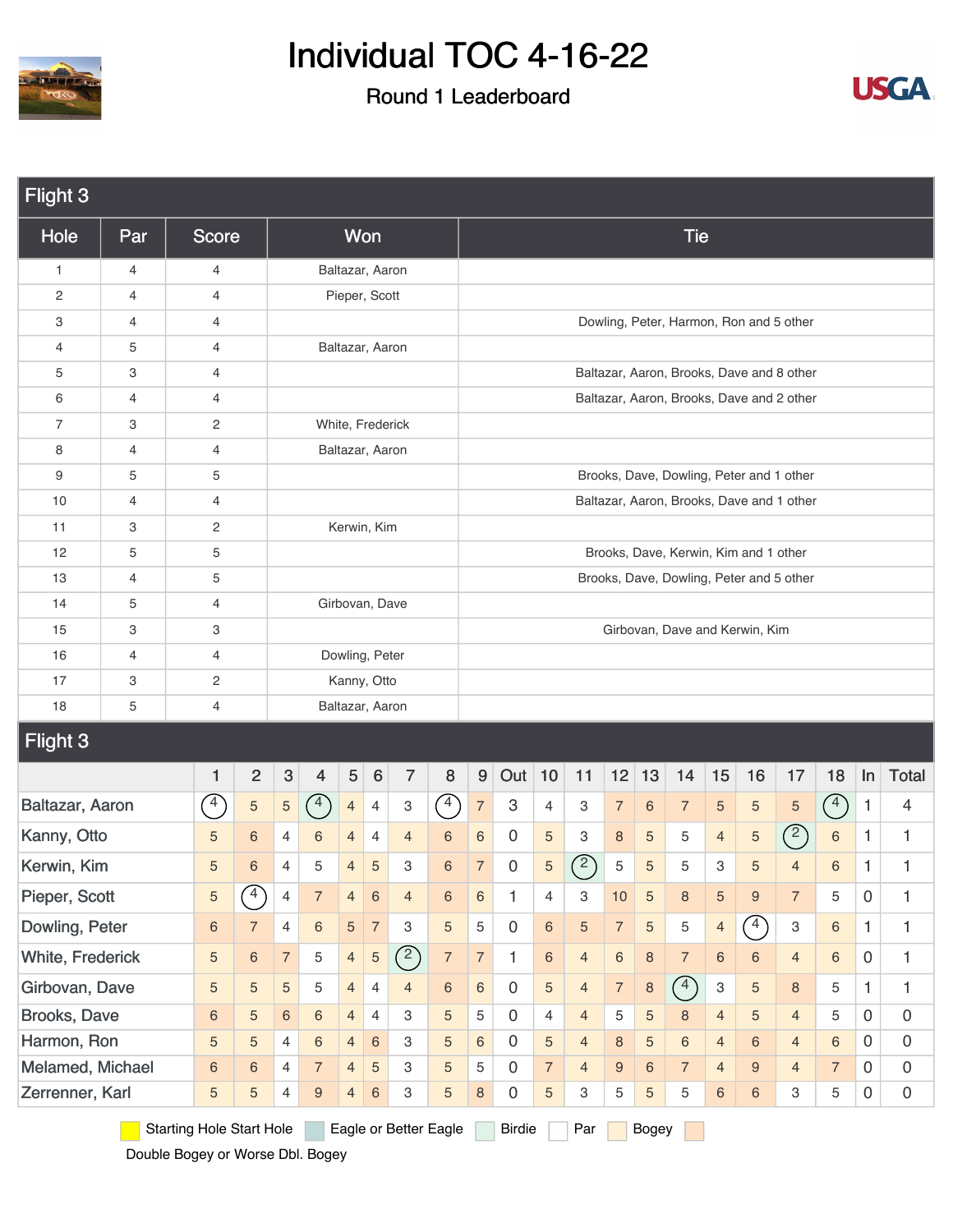

### Round 1 Leaderboard



#### [Individual Skins Net - Skins](https://cdn2.golfgenius.com/v2tournaments/8392304735260001186?called_from=&round_index=1)

| Flight 1                |                |              |                           |
|-------------------------|----------------|--------------|---------------------------|
|                         |                |              |                           |
| Player                  | <b>Skins</b>   | <b>Purse</b> | <b>Details</b>            |
| Watson, Bob             | 2              | \$37.00      | Birdie on 7, Eagle on 13  |
| Horner, Brett           | $\mathbf{1}$   | \$18.00      | Eagle on 2                |
| <b>Torres, Ferodie</b>  | 1              | \$18.00      | Birdie on 16              |
| Flight 2                |                |              |                           |
| Player                  | <b>Skins</b>   | <b>Purse</b> | <b>Details</b>            |
| Mackay, Bret            | $\overline{c}$ | \$21.00      | Birdie on 7, Birdie on 13 |
| <b>Bryant, Rusty</b>    | 1              | \$10.00      | Birdie on 11              |
| Bihis, Earwin           | $\mathbf{1}$   | \$10.00      | Eagle on 2                |
| Gordon, Darryl          | 1              | \$10.00      | Birdie on 17              |
| Toor, Gurpreet          | 1              | \$10.00      | Eagle on 16               |
| Tolentino, Roderick     | 1              | \$10.00      | Birdie on 4               |
| Flight 3                |                |              |                           |
| Player                  | <b>Skins</b>   | <b>Purse</b> | <b>Details</b>            |
| Baltazar, Aaron         | $\overline{2}$ | \$20.00      | Birdie on 8, Eagle on 18  |
| Girbovan, Dave          | $\overline{c}$ | \$20.00      | Eagle on 14, Birdie on 15 |
| Kanny, Otto             | $\mathbf{1}$   | \$10.00      | Eagle on 17               |
| Pieper, Scott           | 1              | \$10.00      | Birdie on 2               |
| Dowling, Peter          | 1              | \$10.00      | Birdie on 16              |
| <b>White, Frederick</b> | 1              | \$10.00      | Eagle on 7                |
|                         |                |              |                           |

Total Purse Allocated: \$224.00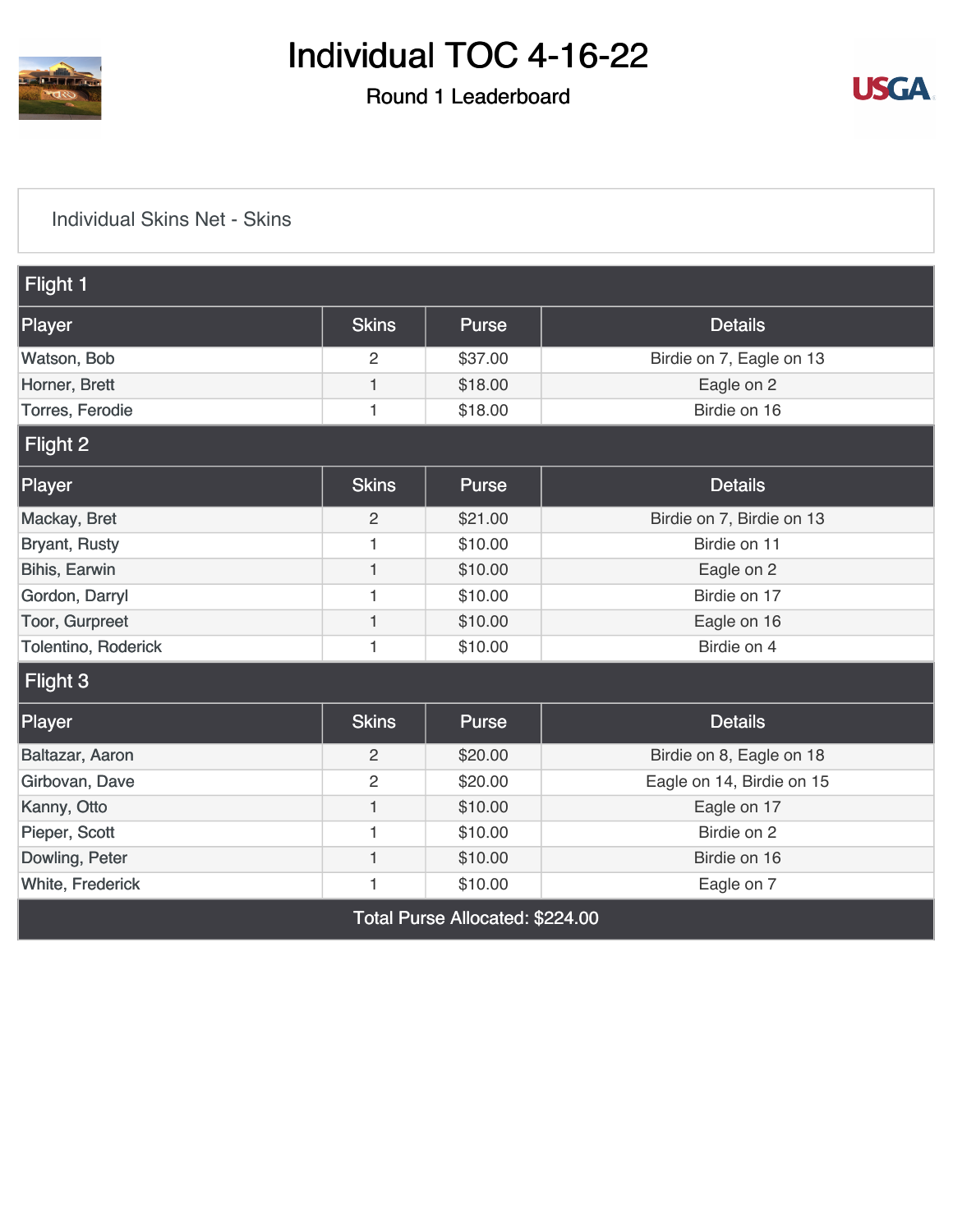



| Flight 1                 |                |                         |                                         |                         |            |                |                |                 |                |                |                  |                |                |                           |                |                                 |                |                           |                                                 |                |                |             |                |
|--------------------------|----------------|-------------------------|-----------------------------------------|-------------------------|------------|----------------|----------------|-----------------|----------------|----------------|------------------|----------------|----------------|---------------------------|----------------|---------------------------------|----------------|---------------------------|-------------------------------------------------|----------------|----------------|-------------|----------------|
| Hole                     | Par            | <b>Score</b>            |                                         |                         | Won        |                |                |                 |                |                |                  |                |                |                           |                | <b>Tie</b>                      |                |                           |                                                 |                |                |             |                |
| 1                        | $\overline{4}$ | 3                       |                                         |                         |            |                |                |                 |                |                |                  |                |                |                           |                |                                 |                |                           | Horner, Brett, McCarthy, John and 1 other       |                |                |             |                |
| 2                        | $\overline{4}$ | 2                       |                                         | Horner, Brett           |            |                |                |                 |                |                |                  |                |                |                           |                |                                 |                |                           |                                                 |                |                |             |                |
| 3                        | 4              | 3                       |                                         |                         |            |                |                |                 |                |                |                  |                |                |                           |                |                                 |                |                           | Torres, Andrew, Winters, Eli and 1 other        |                |                |             |                |
| 4                        | 5              | 4                       |                                         |                         |            |                |                |                 |                |                |                  |                |                |                           |                |                                 |                |                           | McCarthy, John, Tormey, Christopher and 3 other |                |                |             |                |
| 5                        | 3              | 3                       |                                         |                         |            |                |                |                 |                |                |                  |                |                |                           |                |                                 |                |                           | Busch, Bradley, McCarthy, John and 1 other      |                |                |             |                |
| 6                        | 4              | 4                       |                                         |                         |            |                |                |                 |                |                |                  |                |                |                           |                |                                 |                |                           | Busch, Bradley, Horner, Brett and 6 other       |                |                |             |                |
| 7                        | 3              | $\overline{\mathbf{c}}$ |                                         | Watson, Bob             |            |                |                |                 |                |                |                  |                |                |                           |                |                                 |                |                           |                                                 |                |                |             |                |
| 8                        | 4              | 3                       |                                         |                         |            |                |                |                 |                |                |                  |                |                |                           |                |                                 |                |                           | Horner, Brett, McCarthy, John and 2 other       |                |                |             |                |
| 9                        | 5              | 4                       |                                         |                         |            |                |                |                 |                |                |                  |                |                |                           |                |                                 |                |                           | Tormey, Christopher, Winters, Eli and 1 other   |                |                |             |                |
| 10                       | $\overline{4}$ | 3                       |                                         |                         |            |                |                |                 |                |                |                  |                |                |                           |                | Busch, Bradley and Winters, Eli |                |                           |                                                 |                |                |             |                |
| 11                       | 3              | 3                       |                                         |                         |            |                |                |                 |                |                |                  |                |                |                           |                |                                 |                |                           | Busch, Bradley, Horner, Brett and 2 other       |                |                |             |                |
| 12                       | 5              | 3                       |                                         |                         |            |                |                |                 |                |                |                  |                |                |                           |                |                                 |                |                           | Tormey, Declan, Torres, Ferodie and 1 other     |                |                |             |                |
| 13                       | $\overline{4}$ | $\overline{\mathbf{c}}$ |                                         | Watson, Bob             |            |                |                |                 |                |                |                  |                |                |                           |                |                                 |                |                           |                                                 |                |                |             |                |
| 14                       | 5              | 5                       |                                         |                         |            |                |                |                 |                |                |                  |                |                |                           |                |                                 |                |                           | Busch, Bradley, Tormey, Christopher and 1 other |                |                |             |                |
| 15                       | 3              | 3                       |                                         |                         |            |                |                |                 |                |                |                  |                |                |                           |                |                                 |                |                           | Busch, Bradley, McCarthy, John and 4 other      |                |                |             |                |
| 16                       | 4              | 3                       |                                         | Torres, Ferodie         |            |                |                |                 |                |                |                  |                |                |                           |                |                                 |                |                           |                                                 |                |                |             |                |
| 17                       | 3              | 3                       |                                         |                         |            |                |                |                 |                |                |                  |                |                |                           |                |                                 |                |                           | Busch, Bradley, Horner, Brett and 4 other       |                |                |             |                |
| 18                       | 5              | 4                       |                                         |                         |            |                |                |                 |                |                |                  |                |                |                           |                | Busch, Bradley and Winters, Eli |                |                           |                                                 |                |                |             |                |
| <b>Flight 1</b>          |                |                         |                                         |                         |            |                |                |                 |                |                |                  |                |                |                           |                |                                 |                |                           |                                                 |                |                |             |                |
|                          |                |                         | 1                                       | $\overline{\mathbf{c}}$ | $\sqrt{3}$ | $\overline{4}$ | 5              | $6\phantom{1}6$ | $\overline{7}$ | 8              | $\boldsymbol{9}$ | Out 10         |                | 11                        | 12             | 13                              | 14             | 15                        | 16                                              | 17             | 18             | $\ln$       | <b>Total</b>   |
| Watson, Bob (4)          |                |                         | 5                                       | 4                       | 5          | 4              | $\overline{4}$ | $\sqrt{5}$      | (2)            | 5 <sup>1</sup> | $\overline{5}$   | 1              | 4              | $\sqrt{5}$                | $\overline{4}$ | $\sqrt{3}$                      | $\mathbf 5$    | $\ensuremath{\mathsf{3}}$ | 4                                               | 3              | 5              | 1           | 2              |
| Horner, Brett (6)        |                |                         | 4                                       | $\mathbf{3}$            | 4          | $\,6$          | $\overline{4}$ | $\overline{4}$  | 3              | 4              | $\,6\,$          | $\mathbf{1}$   | 5              | $\ensuremath{\mathsf{3}}$ | 5              |                                 | 9              | $\overline{4}$            | 4                                               | 3              | $\overline{7}$ | 0           | 1              |
| Torres, Ferodie (8)      |                |                         | 4                                       |                         | 5          | 5              | $\overline{4}$ | $\overline{7}$  | 5              | 4              | $\overline{7}$   | $\mathbf 0$    | $\overline{7}$ | $\overline{4}$            | $\overline{4}$ | 5                               | $\overline{7}$ | $\overline{4}$            | $\left(4\right)$                                | 3              | 5              | 1           | 1              |
| McCarthy, John (3)       |                |                         | 4                                       | 6                       | 4          | 4              | 3              | 4               | 3              | 4              | $6\,$            | 0              | 6              | $\overline{4}$            | 4              | 4                               | 6              | 3                         | 5                                               | $\overline{4}$ | 5              | 0           | 0              |
| Winters, Eli (6)         |                |                         | $5^{\degree}$                           | 5                       | 3          | 5              | 3              | $\overline{4}$  | 3              | 4 <sup>°</sup> | $\overline{4}$   | $\mathbf 0$    | $\overline{4}$ | $\overline{4}$            | $\,6\,$        | 5                               | $\overline{7}$ | $\overline{4}$            | 5                                               | 3              | $\overline{4}$ | $\mathbf 0$ | $\mathbf 0$    |
| Torres, Andrew (1)       |                |                         | 4                                       | 4                       | 4          | $\overline{4}$ | 4              | 3               | $5^{\degree}$  | $\mathbf 5$    | $\mathbf 0$      | 4              | 3              | 5                         | 4              | $\overline{7}$                  | 3              | $\sqrt{5}$                | 3                                               | 5              | $\mathbf 0$    | $\mathbf 0$ |                |
| Zurawik, Robert (0)      |                |                         | 3<br>$\overline{4}$<br>4<br>4<br>4<br>4 |                         |            |                |                |                 | 3              | 4              | $\overline{4}$   | $\mathbf 0$    | 4              | 3                         | 5              | $\overline{7}$                  | $\overline{7}$ | 3                         | $\overline{4}$                                  | $\overline{4}$ | 5              | $\mathbf 0$ | $\overline{0}$ |
| Tormey, Christopher (+1) |                |                         | 5                                       | $\overline{5}$          | 4          | $\overline{4}$ | 4              | 3               | 5              | $\overline{4}$ | $\overline{0}$   | $\overline{4}$ | $\overline{3}$ | $6\phantom{1}6$           | 5              | 5                               | 3              | $\overline{4}$            | $\overline{4}$                                  | 5              | $\mathbf 0$    | $\mathbf 0$ |                |
| Tormey, Declan (4)       |                |                         | $5^{\degree}$                           | $\sqrt{5}$              | 5          | 5              | $\overline{4}$ | 4               | 3              | 5              | $\sqrt{6}$       | $\mathbf 0$    | $\overline{4}$ | $\overline{4}$            | $\overline{4}$ | 5                               | 8              | $\overline{4}$            | $\overline{4}$                                  | $\overline{4}$ | 5              | 0           | $\mathbf 0$    |
| Busch, Bradley (6)       |                |                         | $5^{\degree}$                           | 4                       | 4          | 6              | 3              | 4               | 5              | $5^{\degree}$  | $\sqrt{6}$       | $\overline{0}$ | $\overline{4}$ | $\ensuremath{\mathsf{3}}$ | 5              | $\overline{7}$                  | 5              | 3                         | $\overline{4}$                                  | 3              | 4              | $\mathbf 0$ | $\mathbf 0$    |
|                          |                |                         |                                         |                         |            |                |                |                 |                |                |                  |                |                |                           |                |                                 |                |                           |                                                 |                |                |             |                |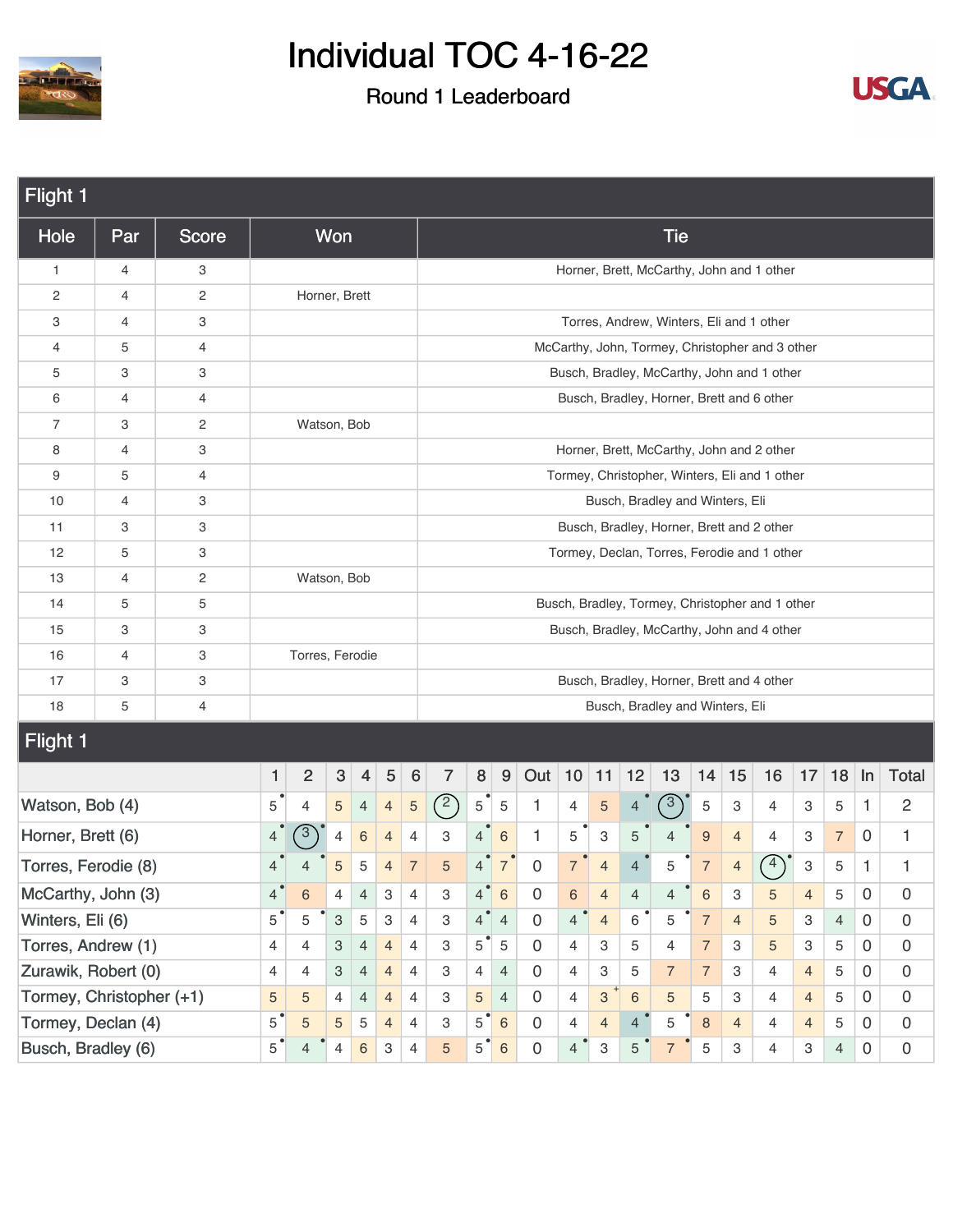



| Flight 2                 |                |                |                |                                                                                   |                |                     |                           |                 |                |                |                  |                     |                |                |                |                |                |                           |                                            |                                              |                |              |                     |
|--------------------------|----------------|----------------|----------------|-----------------------------------------------------------------------------------|----------------|---------------------|---------------------------|-----------------|----------------|----------------|------------------|---------------------|----------------|----------------|----------------|----------------|----------------|---------------------------|--------------------------------------------|----------------------------------------------|----------------|--------------|---------------------|
| Hole                     | Par            | <b>Score</b>   |                |                                                                                   |                | Won                 |                           |                 |                |                |                  |                     |                |                |                |                | <b>Tie</b>     |                           |                                            |                                              |                |              |                     |
| $\mathbf{1}$             | 4              | 3              |                |                                                                                   |                |                     |                           |                 |                |                |                  |                     |                |                |                |                |                |                           | Bihis, Earwin, Cerino, Michael and 2 other |                                              |                |              |                     |
| 2                        | $\overline{4}$ | 2              |                |                                                                                   |                | Bihis, Earwin       |                           |                 |                |                |                  |                     |                |                |                |                |                |                           |                                            |                                              |                |              |                     |
| 3                        | 4              | 3              |                |                                                                                   |                |                     |                           |                 |                |                |                  |                     |                |                |                |                |                |                           | Bryant, Rusty and Mackay, Bret             |                                              |                |              |                     |
| $\overline{4}$           | 5              | $\overline{4}$ |                |                                                                                   |                | Tolentino, Roderick |                           |                 |                |                |                  |                     |                |                |                |                |                |                           |                                            |                                              |                |              |                     |
| 5                        | 3              | 3              |                |                                                                                   |                |                     |                           |                 |                |                |                  |                     |                |                |                |                |                |                           | Bihis, Earwin, Cerino, Michael and 2 other |                                              |                |              |                     |
| 6                        | 4              | 3              |                |                                                                                   |                |                     |                           |                 |                |                |                  |                     |                |                |                |                |                |                           |                                            | Cerino, Michael, Effland, Marvin and 3 other |                |              |                     |
| 7                        | 3              | 2              |                |                                                                                   |                | Mackay, Bret        |                           |                 |                |                |                  |                     |                |                |                |                |                |                           |                                            |                                              |                |              |                     |
| 8                        | 4              | 3              |                |                                                                                   |                |                     |                           |                 |                |                |                  |                     |                |                |                |                |                |                           | Gordon, Darryl and Toor, Gurpreet          |                                              |                |              |                     |
| 9                        | 5              | 3              |                |                                                                                   |                |                     |                           |                 |                |                |                  |                     |                |                |                |                |                |                           | Mackay, Bret and Toor, Gurpreet            |                                              |                |              |                     |
| 10                       | $\overline{4}$ | 3              |                |                                                                                   |                |                     |                           |                 |                |                |                  |                     |                |                |                |                |                |                           | Bihis, Earwin, Bryant, Rusty and 4 other   |                                              |                |              |                     |
| 11                       | 3              | 2              |                |                                                                                   |                | Bryant, Rusty       |                           |                 |                |                |                  |                     |                |                |                |                |                |                           |                                            |                                              |                |              |                     |
| 12                       | 5              | $\overline{4}$ |                |                                                                                   |                |                     |                           |                 |                |                |                  |                     |                |                |                |                |                |                           | Bryant, Rusty, Cerino, Michael and 3 other |                                              |                |              |                     |
| 13                       | 4              | 3              |                |                                                                                   |                | Mackay, Bret        |                           |                 |                |                |                  |                     |                |                |                |                |                |                           |                                            |                                              |                |              |                     |
| 14                       | 5              | 4              |                |                                                                                   |                |                     |                           |                 |                |                |                  |                     |                |                |                |                |                |                           | Bryant, Rusty and Effland, Marvin          |                                              |                |              |                     |
| 15                       | 3              | 3              |                |                                                                                   |                |                     |                           |                 |                |                |                  |                     |                |                |                |                |                |                           | Bryant, Rusty, Gordon, Darryl and 2 other  |                                              |                |              |                     |
| 16                       | 4              | $\mathbf{2}$   |                |                                                                                   |                | Toor, Gurpreet      |                           |                 |                |                |                  |                     |                |                |                |                |                |                           |                                            |                                              |                |              |                     |
| 17                       | 3              | $\sqrt{2}$     |                |                                                                                   |                | Gordon, Darryl      |                           |                 |                |                |                  |                     |                |                |                |                |                |                           |                                            |                                              |                |              |                     |
| 18                       | 5              | 5              |                |                                                                                   |                |                     |                           |                 |                |                |                  |                     |                |                |                |                |                |                           | Bihis, Earwin, Cerino, Michael and 2 other |                                              |                |              |                     |
| Flight 2                 |                |                |                |                                                                                   |                |                     |                           |                 |                |                |                  |                     |                |                |                |                |                |                           |                                            |                                              |                |              |                     |
|                          |                |                | 1              | $\overline{c}$                                                                    | $\sqrt{3}$     | $\overline{4}$      | $\sqrt{5}$                | $6\phantom{1}6$ | $\overline{7}$ | $\bf 8$        | $9\,$            | Out $10$            |                | 11             | 12             | 13             | 14             | 15                        | 16                                         | 17                                           | 18             | In           | <b>Total</b>        |
| Mackay, Bret (8)         |                |                | 5              | 5                                                                                 | 3              | $\,6\,$             | $\overline{4}$            | $\sqrt{5}$      | (2)            | $5^{\degree}$  | $\overline{4}$   | $\mathbf{1}$        | $\overline{4}$ | 3              | $\overline{7}$ | $\binom{4}{ }$ | $\overline{7}$ | $\ensuremath{\mathsf{3}}$ | 5                                          | $\overline{4}$                               | 5              | $\mathbf{1}$ | $\overline{c}$      |
| Bryant, Rusty (13)       |                |                | 5              | $\overline{4}$                                                                    | $\overline{4}$ | $\,6\,$             | 5                         | $\mathbf 5$     | 3              | 5              | $\,6\,$          | $\boldsymbol{0}$    | $\overline{4}$ | $\binom{2}{ }$ | $\mathbf 5$    | 5              | 5              | $\ensuremath{\mathsf{3}}$ | $\overline{4}$                             | 4                                            | $\overline{7}$ | $\mathbf{1}$ | $\mathbf{1}$        |
| Bihis, Earwin (8)        |                |                | $\overline{4}$ | $\sqrt{3}$                                                                        | $\overline{4}$ | $6\phantom{1}6$     | 3                         | $\overline{7}$  | 3              | 5              | $\mathbf 5$      | 1                   | $\overline{4}$ | $\overline{5}$ | 6              | 6              | 8              | $\,$ 6 $\,$               | 5                                          | 3                                            | 5              | 0            | $\mathbf{1}$        |
| Gordon, Darryl (11)      |                |                | $\overline{4}$ | 5                                                                                 | $\,$ 5 $\,$    | 5                   | $\overline{4}$            | $\overline{4}$  | 3              | $\overline{4}$ | $\mathbf 5$      | 0                   | 5              | 3              | 6              | 5              | $\,$ 6 $\,$    | $\mathbf{3}$              | 5                                          | (3)                                          | $\,$ 6 $\,$    | 1            | 1                   |
| Toor, Gurpreet (10)      |                |                | 5              | $\overline{4}$<br>$\ensuremath{\mathsf{3}}$<br>$6\phantom{1}6$<br>$6\,$<br>5<br>3 |                |                     |                           |                 |                |                |                  | $\mathsf{O}\xspace$ | 5              | 3              | $\sqrt{5}$     | $\,6\,$        | 6              | $\overline{4}$            | $\binom{3}{}$                              | 4                                            | $\,$ 6 $\,$    | $\mathbf{1}$ | $\mathbf{1}$        |
| Tolentino, Roderick (12) |                |                | $\overline{4}$ | $\,6\,$                                                                           | $\,$ 5 $\,$    | $\binom{4}{}$       | $\ensuremath{\mathsf{3}}$ | $5^{\degree}$   | $\overline{4}$ | 5 <sup>1</sup> | $\mathbf 5$      | $\mathbf{1}$        | $\overline{4}$ | $\overline{4}$ | $\overline{5}$ | 5              | 6              | $\sqrt{5}$                | $6\phantom{a}$                             | $\,6\,$                                      | $\overline{7}$ | $\mathbf 0$  | $\mathbf{1}$        |
| Thompson, Jeff (9)       |                |                | $7^{\degree}$  | $6\phantom{1}$                                                                    | $\overline{7}$ | $\overline{7}$      | $\overline{4}$            | $4^{\degree}$   | $\overline{4}$ | 6 <sup>o</sup> | $5^{\degree}$    | $\boldsymbol{0}$    | $4^{\degree}$  | 3              | $\sqrt{5}$     | $\overline{7}$ | 5              | $\sqrt{5}$                | $\overline{4}$                             | $\overline{4}$                               | 6              | $\mathbf 0$  | $\mathbf 0$         |
| Cerino, Michael (9)      |                |                | $4^{\degree}$  | $\overline{4}$                                                                    | 5              | 5                   | 3                         | $4^{\degree}$   | 3              | $5^{\degree}$  | $\bf8$           | 0                   | $\overline{4}$ | $\overline{4}$ | $\overline{5}$ | 5              | 6              | $\overline{4}$            | 5                                          | $\overline{4}$                               | 5              | $\mathbf 0$  | $\mathsf{O}\xspace$ |
| Holmes, Craig (9)        |                |                | $5^{\degree}$  | 4                                                                                 | 5              | 5                   | $\overline{4}$            | $4^{\degree}$   | 3              | $5^{\degree}$  | $\boldsymbol{9}$ | 0                   | 5              | $\overline{4}$ | $7^{\circ}$    | 5              | 5              | $\ensuremath{\mathsf{3}}$ | $\overline{7}$                             | $\overline{4}$                               | 8              | $\mathbf 0$  | $\mathbf 0$         |
| Effland, Marvin (12)     |                |                | $5^{\degree}$  | 5                                                                                 | $5^{\degree}$  | $6\,$               | 5                         | 4 <sup>1</sup>  | 5              | 5              | 6                | $\mathbf 0$         | $6\phantom{a}$ | 3              | $6^{\circ}$    | 5              | 5              | $\sqrt{5}$                | 4                                          | 4                                            | 5              | 0            | $\boldsymbol{0}$    |